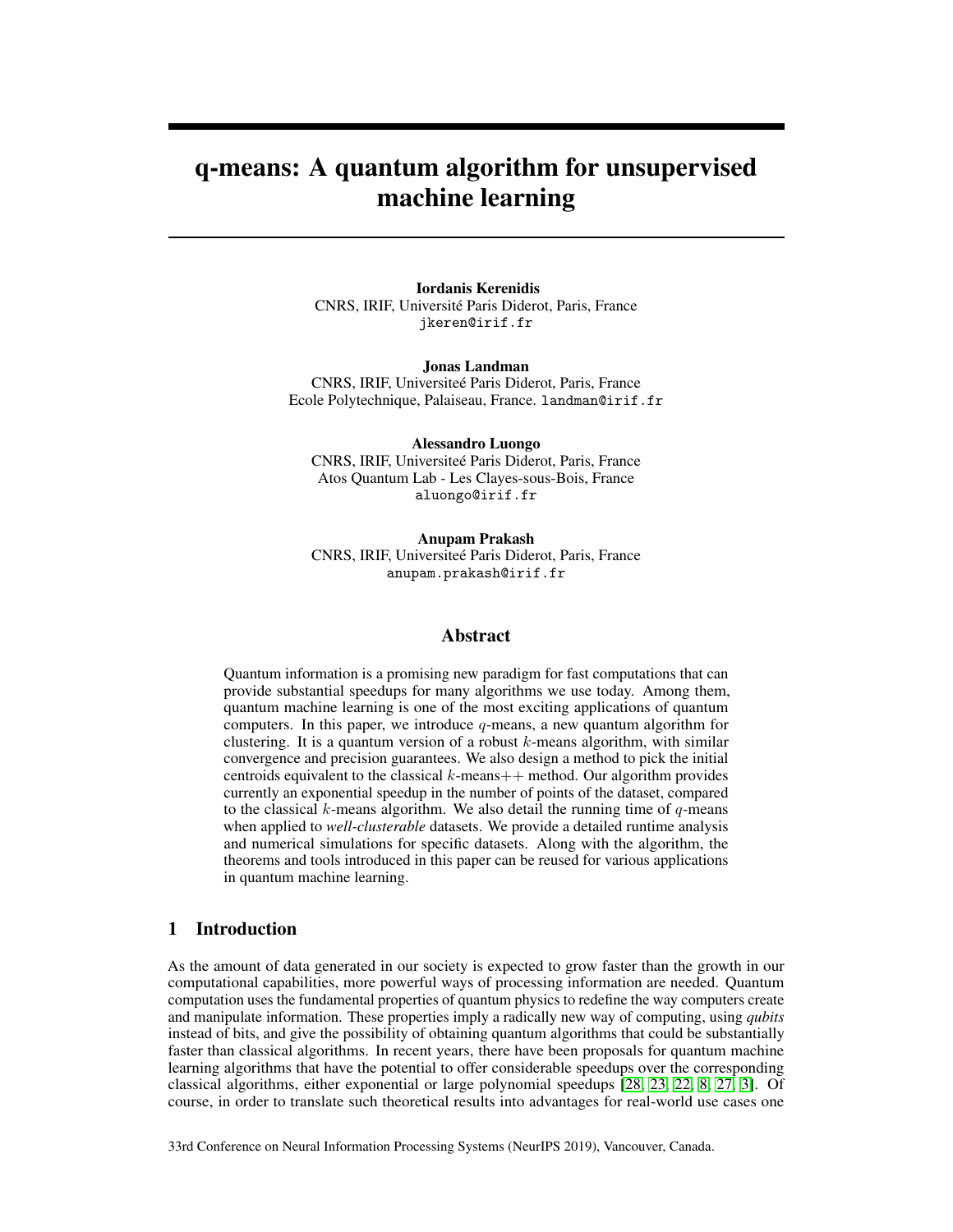would need both more advanced quantum hardware, which might be still years away, but also a close collaboration between the classical and quantum machine learning communities in order to better understand when and how quantum algorithms can be used as a powerful tool within the larger machine learning framework. In most of these quantum machine learning applications, there are some common algorithmic primitives that are used to build the algorithms. For instance, quantum procedures for linear algebra (matrix multiplication, inversion, and projections in sub-eigenspaces of matrices) have been used for recommendation systems or dimensionality reduction techniques [\[23,](#page-10-1) [21,](#page-10-4) [28\]](#page-10-0). Second, the ability to estimate distances between quantum states, for example through the SWAP test, has been used for supervised or unsupervised learning [\[27,](#page-10-3) [36\]](#page-10-5). We note that most of these procedures can be used either with quantum data or they need quantum access to the classical data, which can be achieved by storing the data in specific data structures like a QRAM (Quantum Random Access Memory).

In this paper, we propose q*-means*, a quantum algorithm for *clustering*, which can be viewed as a quantum analogue to the classical  $k$ -means algorithm. Since quantum computation is not deterministic and is also prone to noise, quantum machine learning has to incorporate a certain level of randomness. Therefore it is more precise to present q-means as a quantum equivalent of the  $\delta$ -k-means algorithm, which is a version of  $k$ -means with noise, introduced in this paper. We provide an analysis to show that the output of q-means is consistent with the classical  $\delta$ -k-means algorithm and further that the running time depends poly-logarithmically on the number of elements in the dataset. The simplest version of the k-means algorithm runs in time  $O(ndtk)$ , where n is the number of elements in the training set,  $d$  is the number of features,  $t$  is the number of iterations, and  $k$  is the number of classes.

Previous work in quantum clustering exists [\[27,](#page-10-3) [31\]](#page-10-6). In our opinion, the biggest limitation of previous works is that they do not allow to retrieve the classical fitted model out of the computation (i.e. in our case are the  $k$  centroids). Quantum-inspired classical algorithm for clustering exsists [\[20,](#page-10-7) [9\]](#page-9-2). These achieve polylogarithmic scaling in terms of numer of elements in the dataset, but are of a much higher polynomial degree with respect to other parameters (like condition number, rank and error). Algorithms based on these techniques have been implemented and benchmarked on real dataset with discouraging results [\[5\]](#page-9-3), therefore we don't expect these results to change the set problem where quantum computers are expected to get an edge of advantege over classical computation. A complete review of previous works is presented in Supplementary Material, Section A.1

#### 1.1 The k-means and  $\delta$ -k-means Algorithms

The input for the k-means algorithm [\[29\]](#page-10-8) is a dataset V of vectors  $v_i \in \mathbb{R}^d$  for  $i \in [N]$ . These points must be partitioned in k subsets according to a similarity measure, e.g. the Euclidean distance. The output of the k-means algorithm is a list of k cluster centers, which are called *centroids*. At iteration t, we denote the k clusters by the sets  $C_j^t$  for  $j \in [k]$ , and each corresponding centroid by the vector  $c_j^t$ . Each data point  $v_i$  is assigned to one cluster  $C_j^t$ . Let  $d(v_i, c_j^t)$  be the Euclidean distance between vectors  $v_i$  and  $c_j^t$ . The algorithm starts by selecting k initial centroids and then alternates between two steps: (i) assign each  $v_i$  a label  $\ell(v_i)^t$  corresponding to the closest centroid, that is  $\ell(v_i)^t =$ argmin $_{j\in[k]}(d(v_i, c_j^t))$ . (ii) update the centroids with the following rule:  $c_j^{t+1} = \frac{1}{|C_j^t|} \sum_{v_i \in C_j^t} v_i$ . We say that we have converged if for a small threshold  $\tau$  we have  $\frac{1}{k} \sum_{j=1}^{k} d(c_j^t, c_j^{t-1}) \leq \tau$ . We now introduce  $\delta$ -k-means, that can be thought as a robust version of the k-means algorithm in which we introduce some noise parametrized by  $\delta > 0$ . The noise affects the algorithm in both steps of the  $k$ -means algorithm: label assignment and centroid estimation. As we will see in this work,  $q$ -means is the quantum analog of  $\delta$ -k-means, due to the noise and non deterministic character of quantum computations. Let  $c_i^*$  be the closest centroid to the data point  $v_i$ . In the assignment step, instead of choosing deterministically the label corresponding to the closest centroid, one label is randomly assigned among the followhing set:

$$
L_{\delta}(v_i) = \{ p : |d^2(c_i^*, v_i) - d^2(c_p, v_i)| \le \delta \}
$$
\n(1)

Second, we add  $\delta/2$  noise during the calculation of the centroid. Let  $\mathcal{C}_j^{t+1}$  be the set of points which have been labeled by j in the previous step. For  $\delta$ -k-means we pick a centroid  $c_j^{t+1}$  with the property  $d(c_j^{t+1}, \frac{1}{|c_j^{t+1}|} \sum_{v_i \in C_j^{t+1}} v_i) < \frac{\delta}{2}$ . We simulate this by adding small Gaussian noise to the centroid.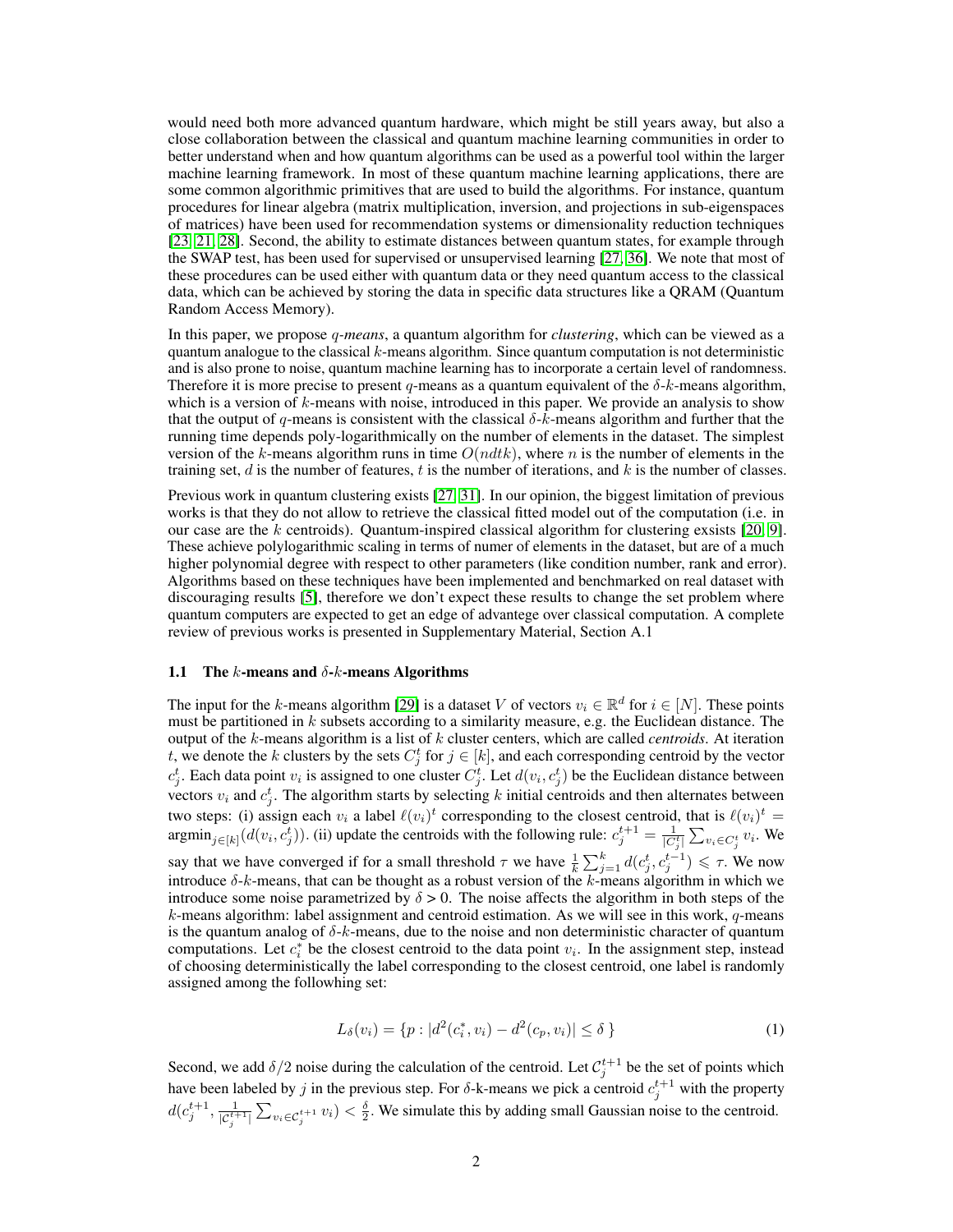Let us add two remarks on the  $\delta$ -k-means. First, for a *well-clusterable* dataset (see Section [1.4\)](#page-3-0) and for a small  $\delta$ , the number of vectors on the boundary that risk to be misclassified in each step, that is the vectors for which  $|L_{\delta}(v_i)| > 1$ , is typically much smaller compared to the vectors that are close to a unique centroid. Second, we also increase by  $\delta/2$  the convergence threshold from the k-means algorithm. All in all, the  $\delta$ -k-means algorithm finds a clustering that is robust when the data points and the centroids are perturbed with noise of magnitude  $O(\delta)$ . Our numerical simulations show that the performance of the  $\delta$ -k-means algorithm is similar to the k-means algorithm for small enough  $\delta$ 's.

### 1.2 Quantum Preliminaries

We assume a basic understanding of quantum computing, we recommend Nielsen and Chuang [\[30\]](#page-10-9) for an introduction to the subject. A vector  $v \in \mathbb{R}^d$  is encoded into a quantum state  $|v\rangle$  defined as  $|v\rangle = \frac{1}{||v||} \sum_{m \in [d]} v_m |m\rangle$ , where  $|m\rangle$  represents  $e_m$ , the  $m<sup>th</sup>$  vector in the standard basis. A quantum circuit or algorithm consists of unitary logic gates or measurements, and can be applied to a superposition of quantum states. We will assume at some steps that the data matrices  $V$  (datapoints) and  $\hat{C}^t$  (centroids at step t) are stored in suitable QRAM data structures which are described in [\[23\]](#page-10-1). Important quantum subroutines and theorems for this work are described in Supplementary Material, Section A.3.

### 1.3 Our Results

We define and analyse a new quantum algorithm for clustering, the  $q$ -means algorithm, whose running time provides substantial savings, especially for the case of large data sets, and whose performance is similar to that of the classical  $\delta$ -k-means algorithm - a robust version of the k-means algorithm we defined in this work - meaning that with high probability the clusters that the  $q$ -means algorithm outputs are also possible outputs for the  $\delta$ -k-means.

The  $q$ -means algorithm combines most of the advantages that quantum machine learning algorithms can offer for clustering. First, the running time is poly-logarithmic in the number of elements of the dataset and depends only linearly on the dimension of the feature space. Second,  $q$ -means returns explicit classical descriptions of the cluster centroids that are obtained by the  $\delta$ -k-means algorithm. As the algorithm outputs a classical description of the centroids, it is possible to use them in further (classical or quantum) algorithms, unlike previous works on quantum  $k$ -means [\[27\]](#page-10-3) that outputs quantum states corresponding to the centroids. We start by providing a worst case analysis of the running time of each step of our algorithm. The running time parameters include the maximum norm of the dataset, the condition number and a parameter  $\mu$  of the data point matrix (see definition in Theorem [3.1\)](#page-5-0). While different than the classical case, these aspects are common in quantum computing [\[22\]](#page-10-2), where the magnitude or the rank of the data point matrix can impact the efficiency of the algorithm itself. Note that with  $\overline{O}$  we hide polylogarithmic factors.

**Result 1.** Given dataset  $V \in \mathbb{R}^{N \times d}$  stored in QRAM, the q-means algorithm outputs with high *probability centroids*  $c_1, \dots, c_k$  *that are consistent with an output of the δ-k-means algorithm in* time  $\widetilde{O}\left(k d \frac{\eta}{\delta^2} \kappa(V)(\mu(V) + k \frac{\eta}{\delta}) + k^2 \frac{\eta^{1.5}}{\delta^2}\right)$  $\frac{\partial^{1.5}}{\partial^{2}} \kappa(V) \mu(V) \Big)$  per iteration, where  $\kappa(V)$  is the condition  $n$ итber,  $\mu(V)$  is a parameter that appears in quantum linear algebra procedures and  $1\leq\left\|v_{i}\right\|^{2}\leq\eta.$ 

We also provide a specific running time analysis for a natural notion of *well-clusterable* datasets, given in the following section. See Theorem [3.2](#page-7-0) for formal proof.

**Result 2.** Given a well-clusterable dataset  $V \in \mathbb{R}^{N \times d}$  stored in QRAM, the q-means algorithm *outputs with high probability k centroids*  $c_1, \cdots, c_k$  *that are consistent with the output of the*  $\delta$ -*k*means algorithm in time  $\widetilde{O}\left(k^2 d \frac{\eta^{2.5}}{\delta^3} \right)$  $\frac{\eta^{2.5}}{\delta^3}+k^{2.5}\frac{\eta^2}{\delta^3}$  $\frac{\eta^2}{\delta^3}$ ) per iteration, where  $1 \leq ||v_i||^2 \leq \eta$ .

The parameter  $\delta$  (which plays the same role as in the  $\delta$ -k-means) is expected to be a large enough constant that depends on the data, and the parameter  $\eta$  is again expected to be a small constant for datasets whose data points have roughly the same norm. In high level, our algorithm is quadratic on the number of clusters, linear in the dimension of points and only polylogarithmic in the number of data points. We present extensive simulations for different datasets and found that the number of iterations is practically the same as in the k-means, and the  $\delta$ -k-means algorithm achieves an accuracy similar to the k-means algorithm, see Section [4.](#page-7-1)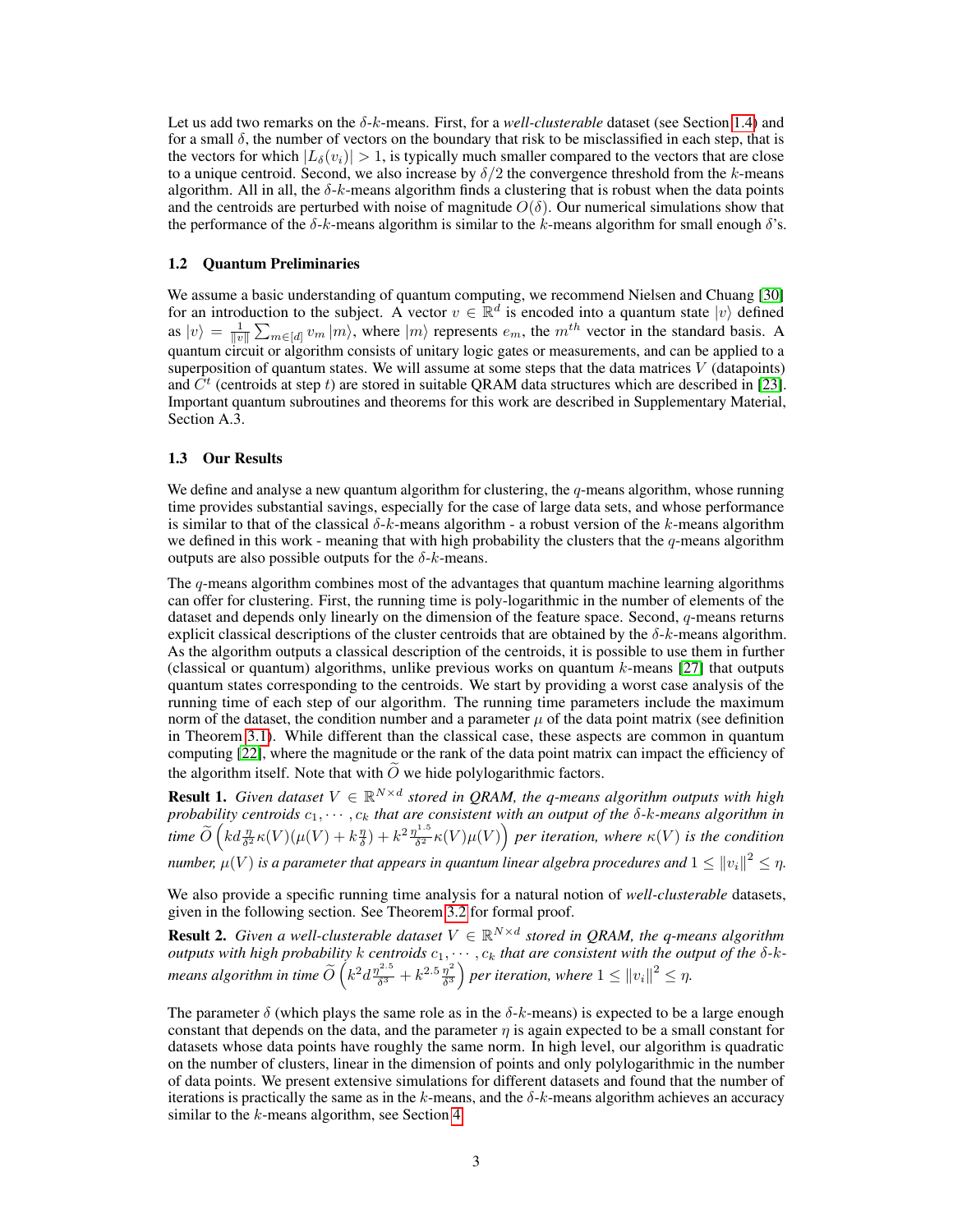### <span id="page-3-0"></span>1.4 Modelling Well-Clusterable Datasets

Without loss of generality we consider in the remaining of the paper that the dataset  $V$  is normalized so that for all  $i \in [N]$ , we have  $1 \leq ||v_i||$ , and we define the parameter  $\eta = \max_i ||v_i||^2$ . We will also assume that the number  $k$  is the "right" number of clusters, meaning that we assume each cluster has at least some Ω(N/k) data points. We now propose a simple notion of *well-clusterable* dataset. The definition aims to capture some properties that we can expect from datasets that can be clustered efficiently using a  $k$ -means algorithm. Note that we do not need this assumption for our general q-means algorithm, but in this model we can provide tighter bounds for its running time. Our definition of a well-clusterable dataset shares some similarity with the models made in [\[12\]](#page-9-4), [\[25\]](#page-10-10) but they remain specific for our current problem.

**Definition 1** (Well-clusterable dataset). A data matrix  $V \in \mathbb{R}^{N \times d}$  with rows  $v_i \in \mathbb{R}^d, i \in [N]$  is *said to be well-clusterable if there exist constants*  $\xi, \beta > 0, \lambda \in [0, 1], \eta \leq 1$ *, and cluster centroids*  $c_i$  for  $i \in [k]$  such that:

*-* (separation of cluster centroids):  $d(c_i, c_j) \geq \xi \quad \forall i, j \in [k]$ 

*-* (proximity to cluster centroid): At least  $\lambda N$  points  $v_i$  in the dataset satisfy  $d(v_i, c_{l(v_i)}) \leq \beta$  where  $c_{l(v_i)}$  is the centroid nearest to  $v_i$ .

*- (Intra-cluster smaller than inter-cluster square distances): The following inequality is satisfied*  $4\sqrt{\eta}\sqrt{\lambda\beta^2 + (1-\lambda)4\eta} \leq \xi^2 - 2\sqrt{\eta}\beta.$ 

Intuitively, the assumptions guarantee that most of the data can be easily assigned to one of  $k$  clusters, since these points are close to the centroids, and the centroids are sufficiently far from each other. The exact inequality comes from the error analysis, but in spirit it says that the intra-cluster distance must be suficiently smaller than the inter-cluster distance. A series of four claims are detailed in the Supplementary Material, Section A.2 that provide mathematical properties of well-clusterable datasets, and will be used in the proofs on the running time of the  $q$ -means applied to well-clusterable datasets.

An overview of  $q$ -means algorithm is given as Algorithm [1.](#page-6-0)

### 2 The q-means Algorithm

At a high level, the q-means algorithm follows the same steps as the classical  $k$ -means algorithm, where we now use quantum subroutines for distance estimation, finding the minimum value among a set of elements, matrix multiplication for obtaining the new centroids as quantum states, and efficient tomography. First, we pick k random centroids, or we use our initialization procedure  $q$ -means++, an efficient quantum equivalent of  $k$ -means $++$  (see Section [2.1\)](#page-5-1). Then, in Steps 1 and 2 all data points are assigned to clusters in superposition and not one after the other, and in Steps 3 and 4 we update the centroids of the clusters. The process is repeated until convergence.

**Step 1: Centroid Distance Estimation** The first step of the algorithm estimates the square distance between all data points and centroids using a quantum procedure. From  $|i\rangle |j\rangle |0\rangle$ , we create the state  $|i\rangle |j\rangle \left(\frac{1}{2} |0\rangle (|v_i\rangle + |c_j\rangle) + \frac{1}{2} |1\rangle (|v_i\rangle - |c_j\rangle)\right)$ . Since the probability of measuring 1 on the third register is proportional to  $\langle v_i | c_j \rangle$ , we can use the Amplitude Estimation circuit to extract this value in another quantum register. Several copies of this register can be taken to compute a median estimation that boost the probability of success. More details are provided in the Supplementary Material, Section A.4.1. The distance estimation becomes very efficient when we have quantum access to the vectors and the centroids by querying the state preparation oracles with the QRAM  $|i\rangle|0\rangle \mapsto |i\rangle|v_i\rangle$ , and  $|j\rangle|0\rangle \mapsto |j\rangle|c_j\rangle$  in time  $T = O(\log nd)$ , as well as querying the norm of these vectors. As quantum states have unit norm, we need to multiply their inner products by the real norms  $||v_i|| ||c_j||$ . If we have an absolute error  $\epsilon$  for the square distance estimation of the normalized vectors, then the final error is of the order of  $\epsilon ||v_i|| ||c_i||$ . These computations are performed in superposition over all point indices  $|i\rangle$  and for a tensor product of all centroid indices  $|j\rangle$  at the same time. It leads to the distance estimation theorem corresponding to Step 1 of q-means algorithm. We develop its proof in the Supplementary Material, Section A.4.1.

<span id="page-3-1"></span>**Theorem 2.1** (Centroid Distance estimation). Let a data matrix  $V \in \mathbb{R}^{N \times d}$  and a centroid matrix  $C \in \mathbb{R}^{k \times d}$  be stored in QRAM, such that the following unitaries  $|i\rangle |0\rangle \mapsto |i\rangle |v_i\rangle$ , and  $|j\rangle |0\rangle \mapsto$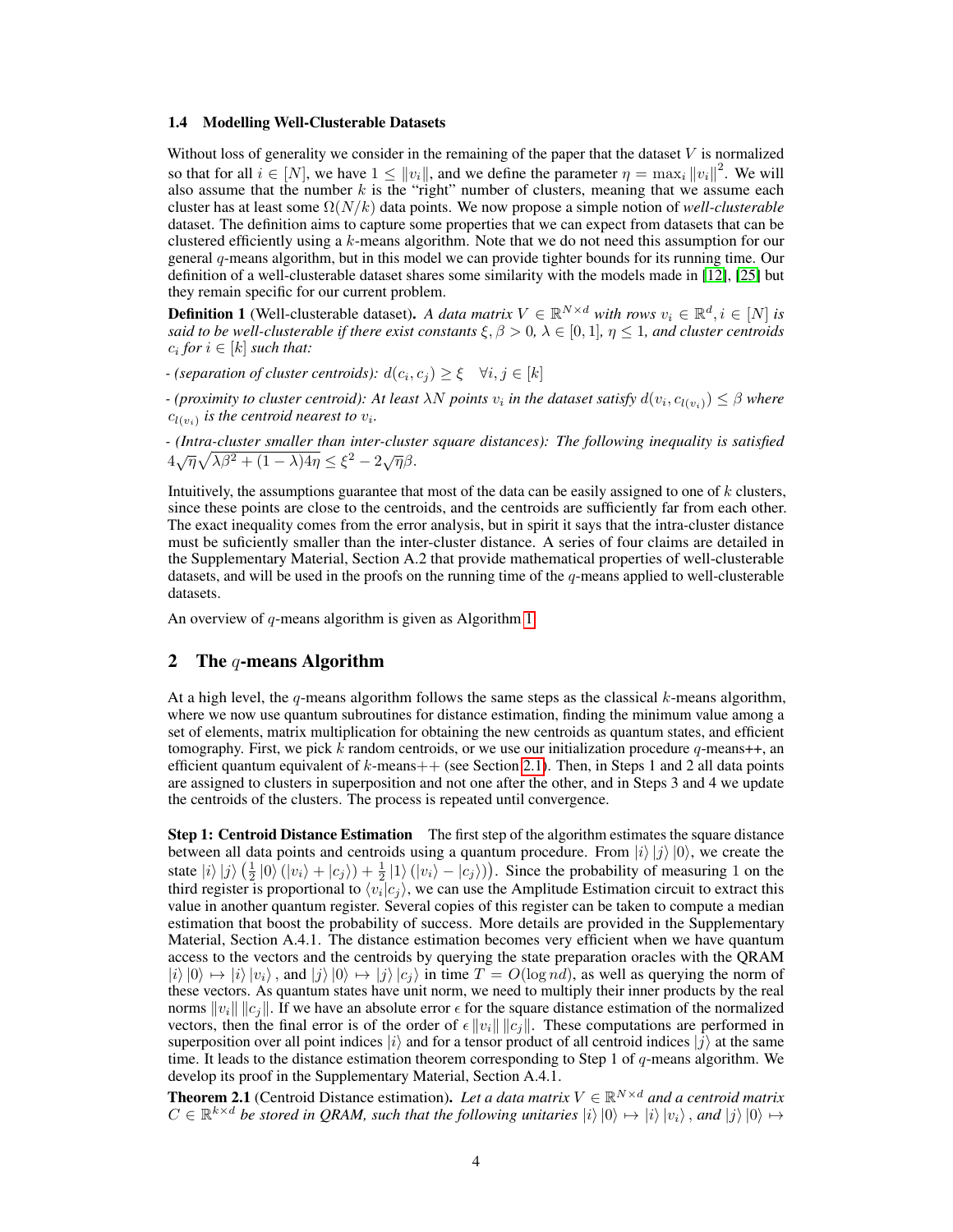$|j\rangle |c_j\rangle$  can be performed in time  $O(\log(Nd))$  and the norms of the vectors are known. For any  $\Delta > 0$ and  $\epsilon_1 > 0$ , there exists a quantum algorithm that, given the state  $\frac{1}{\sqrt{2}}$  $\frac{1}{\overline{N}}\sum_{i=1}^N|i\rangle\otimes_{j\in[k]}(|j\rangle|0\rangle),$ *performs the mapping to*

$$
\frac{1}{\sqrt{N}}\sum_{i=1}^{N}|i\rangle\otimes_{j\in[k]}(|j\rangle|\overline{d^{2}(v_{i},c_{j})}\rangle),\tag{2}
$$

 $where \ |\overline{d^2(v_i,c_j)}-d^2(v_i,c_j)| \leqslant \epsilon_1 \text{ with probability at least } 1-2\Delta, \text{ in time } \widetilde{O}\left(k\frac{\eta\log(\Delta^{-1})}{\epsilon_1}\right)$  $\frac{(\Delta^{-1})}{\epsilon_1}$  where  $\eta = \max_i (||v_i||^2).$ 

Step 2: Cluster Assignment At the end of step 1, we have coherently estimated the square distance between each point in the dataset and the  $k$  centroids in separate registers. We can now select the index j that corresponds to the centroid closest to the given data point, written as  $\ell(v_i)$  = argmin $_{j\in[k]}(d(v_i,c_j))$ . As the square is a monotone function, we do not need to compute the square root of the distance in order to find  $\ell(v_i)$ .

<span id="page-4-0"></span>**Lemma 2.2** (Circuit for finding the minimum). *Given* k different  $\log p$ -bit registers  $\otimes_{j \in [k]} |a_j\rangle$ , *there is a quantum circuit*  $U_{min}$  *that maps*  $(\otimes_{j\in[k]} |a_j\rangle)|0\rangle \to (\otimes_{j\in[k]} |a_j\rangle)|$  argmin $(a_j)\rangle$  *in time*  $O(k \log p)$ .

*Proof.* We append an additional register for the result that is initialized to  $|1\rangle$ . We then repeat the following operation for  $2 \leq j \leq k$ , we compare registers 1 and j, if the value in register j is smaller we swap registers 1 and j and update the result register to j. The cost of the procedure is  $O(k \log p)$ .  $\Box$ 

The cost of finding the minimum is  $\tilde{O}(k)$  in step 2 of the q-means algorithm, while we also need to uncompute the distances by repeating Step 1. Once we apply the minimum finding Lemma [2](#page-4-0).2 and undo the computation we obtain the state

$$
|\psi^t\rangle := \frac{1}{\sqrt{N}} \sum_{i=1}^N |i\rangle \left| \ell^t(v_i) \right\rangle.
$$
 (3)

In high level Steps 1 and 2 have assigned labels to all data points in superposition. Note that this state does not allow us to read out all possible labels, but it contains exactly the information we need in order to estimate the new centroids in the following step.

**Step 3: Centroid state creation** The previous step gave us the state  $|\psi^t\rangle = \frac{1}{\sqrt{2}}$  $\frac{1}{\overline{N}}\sum_{i=1}^N|i\rangle|\ell^t(v_i)\rangle.$ The first register of this state stores the index of the data points while the second register stores the label for the data point in the current iteration. Given these states, we need to find the new centroids  $|c_j^{t+1}\rangle$ , which are the barycenters of the data points having the same label. Let  $\chi_j^t \in \mathbb{R}^N$  be the characteristic vector for cluster  $j \in [k]$  at iteration t scaled to unit  $\ell_1$  norm, that is  $(\chi_j^t)_i = \frac{1}{|C_j^t|}$  if  $i \in C_j$  and 0 if  $i \notin C_j$ . The creation of the quantum states corresponding to the centroids is based on the following simple claim.

**Claim 2.3.** Let  $\chi_j^t \in \mathbb{R}^N$  be the scaled characteristic vector for  $C_j$  at iteration t and  $V \in \mathbb{R}^{N \times d}$  be *the data matrix, then*  $c_j^{t+1} = V^T \chi_j^t$ .

The above claim allows us to compute the updated centroids  $c_j^{t+1}$  using quantum linear algebra operations. In fact, the state  $|\psi^t\rangle$  can be written as a weighted superposition of the characteristic vectors of the clusters.

$$
|\psi^t\rangle = \sum_{j=1}^k \sqrt{\frac{|C_j|}{N}} \left( \frac{1}{\sqrt{|C_j|}} \sum_{i \in C_j} |i\rangle \right) |j\rangle = \sum_{j=1}^k \sqrt{\frac{|C_j|}{N}} |x_j^t\rangle |j\rangle \tag{4}
$$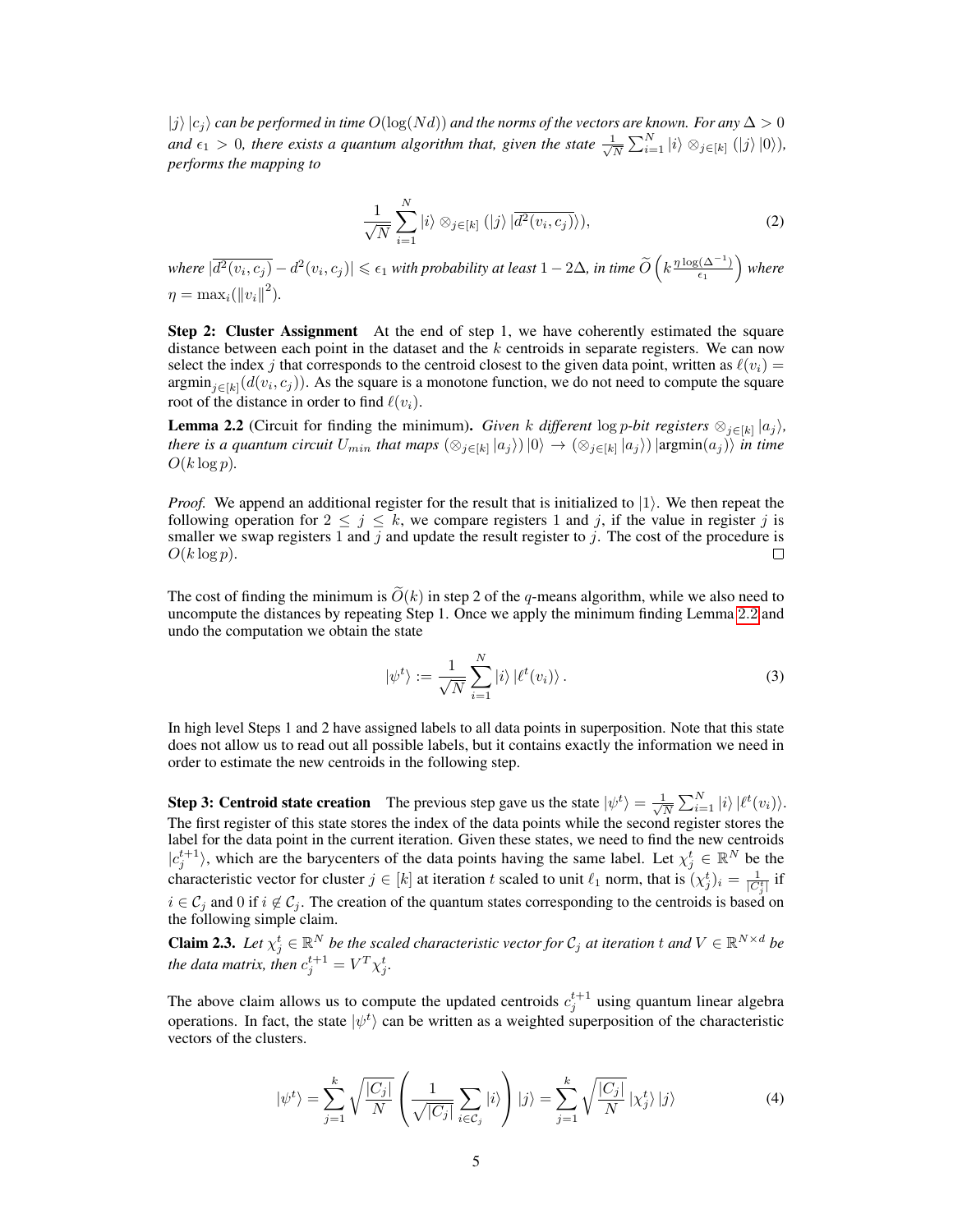We can then measure the label register  $|j\rangle$ . The running time of this step is derived from Theorem A.8, in Supplementary Material, where the time to prepare the state  $|\chi_j^t\rangle$  is the time of Steps 1 and 2. Note that we do not have to add an extra  $k$  factor due to the sampling, since we can run the matrix multiplication procedures in parallel for all j so that every time we measure a random  $|\chi_j^t\rangle$ we perform one more step of the corresponding matrix multiplication. Assuming that all clusters have size  $\Omega(N/k)$  we will have an extra factor of  $O(\log k)$  in the running time by a standard coupon collector argument.

Step 4: Centroid update In Step 4, we need to go from quantum states corresponding to the centroids, to a classical description of the centroids in order to perform the update step. For this, we will apply the vector state tomography algorithm, stated in Theorem A.9, in Supplementary Material, on the states  $|c_j^{t+1}\rangle$  that we create in Step 3. Note that for each  $j \in [k]$  we will need to invoke the unitary that creates the states  $|c_j^{t+1}\rangle$  a total of  $O(\frac{d\log d}{\epsilon_1^2})$  $\frac{\log d}{\epsilon_4^2}$ ) times for achieving  $\| |c_j\rangle - |\overline{c_j}\rangle \| < \epsilon_4$ . Hence, for performing the tomography of all clusters, we will invoke the unitary  $O(\frac{k(\log k)d(\log d)}{\epsilon^2})$  $\frac{\epsilon_1^2}{\epsilon_4^2}$ times where the  $O(k \log k)$  term is the time to get a copy of each centroid state. The vector state tomography gives us a classical estimate of the unit norm centroids within error  $\epsilon_4$ , that is  $\|c_i\rangle - \overline{c_i}\rangle \| < \epsilon_4$ . Using the approximation of the norms  $\|c_i\|$  with relative error  $\epsilon_3$  from Step 3, we can combine these estimates to recover the centroids as vectors. The analysis is described in the following claim, whose proof can be found in the Supplementary Material:

<span id="page-5-2"></span>**Claim 2.4.** Let  $\epsilon_4$  be the error we commit in estimating  $|c_j\rangle$  such that  $\| |c_j\rangle - |\overline{c_j}\rangle \| < \epsilon_4$ , and  $\epsilon_3$  *the error we commit in the estimating the norms,*  $||c_j|| - ||c_j|| \leq \epsilon_3 ||c_j||$ *. Then*  $||\overline{c_j} - c_j|| \leq$  $\sqrt{\eta}(\epsilon_3 + \epsilon_4) = \epsilon_{centroid}.$ 

### <span id="page-5-1"></span>2.1 Initialization:  $q$ -means++

The  $k$ -means++ technique [\[6\]](#page-9-5) is frequently used for initializing the classical  $k$ -means algorithm. The first centroid is chosen uniformly at random. We sample the next centroid from a probability distribution where the probability of sampling  $v_i$  is proportional to the squared distance to the closest centroid. We add the sampled point to the list of the already chosen centroids, and repeat the procedure until  $k$  centroids have been chosen. Note that when more than one centroids are already picked, the sampling probability is proportional to the squared distance to the closest centroid. In the Supplementary Material (Section A.5) we prove the following theorem:

**Theorem 2.5.** Let the data matrix  $V \in \mathbb{V} \in \mathbb{R}^{N \times d}$  be stored in the QRAM. There exists a quantum  $a$ lgorithm that returns a matrix  $C \in \mathbb{R}^{k \times d}$  consistent with the centroids returned by the  $k$ -means++ *initialization algorithm in time*

$$
O\left(k^2 \frac{2\eta^{1.5}}{\epsilon_1 \sqrt{\mathbb{E}(d^2(v_i, v_j))}}\right),\tag{5}
$$

where  $\mathbb{E}(d^2(v_i, v_j))$  is the average squared distance between two points of the dataset.

# 3 Analysis

We provide our general theorem about the running time and accuracy of the  $q$ -means algorithm.

<span id="page-5-0"></span>**Theorem 3.1** (q-means). For a data matrix  $V \in \mathbb{R}^{N \times d}$  and parameter  $\delta > 0$ , the q-means algorithm *with high probability outputs centroids consistent with the classical* δ*-*k*-means algorithm, in time*  $\widetilde{O}\left(k d \frac{\eta}{\delta^2} \kappa(V) (\mu(V) + k \frac{\eta}{\delta}) + k^2 \frac{\eta^{1.5}}{\delta^2}\right)$  $\frac{\lambda^{1.5}}{\delta^2} \kappa(V) \mu(V) \Big)$  per iteration, where  $1 \leq {\|v_i\|^2} \leq \eta, \, \kappa(V)$  is the  $condition$  number, and  $\mu(V) = \min_{p \in \mathcal{P}} \left( ||V||_F, \sqrt{s_{2p}(V) s_{2(1-p)}(V^T)} \right)$ , where  $\mathcal{P} \subset [0,1]$  such that  $|\mathcal{P}| = O(1)$  and  $s_p(V) := \max_{i \in [N]} \|\dot{V}_i\|_p^p$ 

We prove this theorem in Sections [3.1](#page-6-1) and [3.2](#page-7-2) and then provide the running time of the algorithm for well-clusterable datasets as Theorem [3.2.](#page-7-0)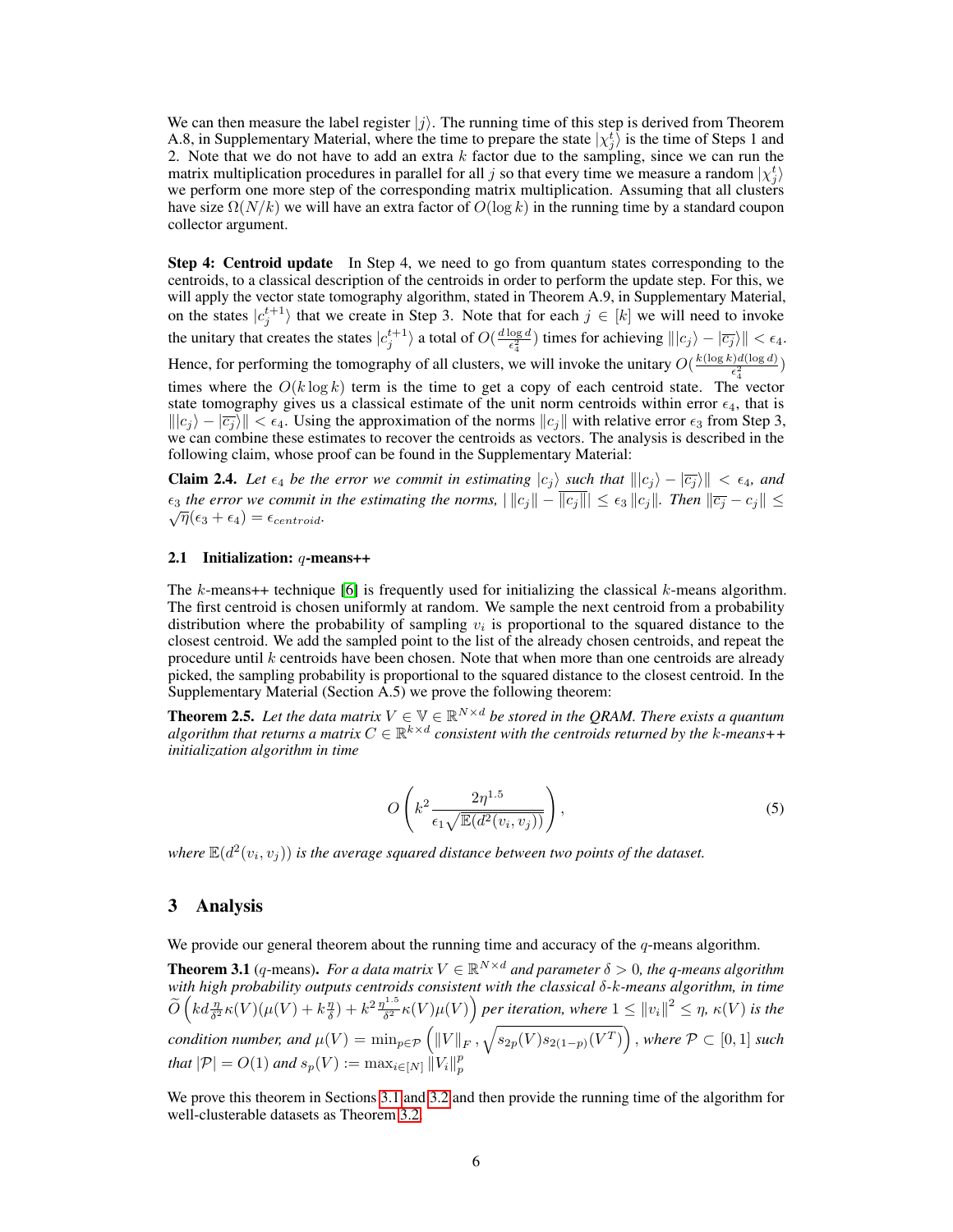#### Algorithm 1  $q$ -means.

- <span id="page-6-0"></span>**Require:** Data matrix  $V \in \mathbb{R}^{N \times d}$  stored in QRAM data structure. Precision parameters  $\delta$  for  $\vec{k}$ -means, error parameters  $\epsilon_1$  for distance estimation,  $\epsilon_2$  and  $\epsilon_3$  for matrix multiplication and  $\epsilon_4$  for tomography.
- **Ensure:** Outputs vectors  $c_1, c_2, \cdots, c_k \in \mathbb{R}^d$  that correspond to the centroids at the final step of the  $\delta$ -k-means algorithm.

Select k initial centroids  $c_1^0, \dots, c_k^0$  and store them in QRAM data structure.

 $t=0$ repeat

Step 1: Centroid Distance Estimation

Perform the mapping (Theorem [2.1\)](#page-3-1)

$$
\frac{1}{\sqrt{N}}\sum_{i=1}^{N}|i\rangle\otimes_{j\in[k]}|j\rangle|0\rangle \mapsto \frac{1}{\sqrt{N}}\sum_{i=1}^{N}|i\rangle\otimes_{j\in[k]}|j\rangle|\overline{d^{2}(v_{i},c_{j}^{t})}\rangle
$$
(6)

where  $|\overline{d^2(v_i, c_j^t)} - d^2(v_i, c_j^t)| \le \epsilon_1$ .

Step 2: Cluster Assignment

Find the minimum distance among  $\{d^2(v_i, c_j^t)\}_{j \in [k]}$  $\{d^2(v_i, c_j^t)\}_{j \in [k]}$  $\{d^2(v_i, c_j^t)\}_{j \in [k]}$  (Lemma 2.2), then uncompute Step 1 to create the superposition of all points and their labels

$$
\frac{1}{\sqrt{N}}\sum_{i=1}^{N}|i\rangle\otimes_{j\in[k]}|j\rangle|\overline{d^{2}(v_{i},c_{j}^{t})}\rangle \mapsto \frac{1}{\sqrt{N}}\sum_{i=1}^{N}|i\rangle|\ell^{t}(v_{i})\rangle
$$
\n(7)

#### Step 3: Centroid states creation

**3.1** Measure the label register to obtain a state  $|\chi_j^t\rangle = \frac{1}{\sqrt{a}}$  $\frac{1}{|C_j^t|} \sum_{i \in C_j^t} |i\rangle$ , with prob.  $\frac{|C_j^t|}{N}$ N

**3.2** Perform matrix multiplication with matrix  $V^T$  and vector  $|\chi_j^t\rangle$  to obtain the state  $|c_j^{t+1}\rangle$  with error  $\epsilon_2$ , along with an estimation of  $||c_j^{t+1}||$  with relative error  $\epsilon_3$  (Theorem A.8).

### Step 4: Centroid Update

**4.1** Perform tomography for the states  $|c_j^{t+1}\rangle$  with precision  $\epsilon_4$  using the operation from Steps 1-3 (Theorem A.9) and get a classical estimate  $\bar{c}_j^{t+1}$  for the new centroids such that  $|c_j^{t+1} - \bar{c}_j^{t+1}| \le$  $\sqrt{\eta}(\epsilon_3 + \epsilon_4) = \epsilon_{centroids}$ 

**4.2** Update the QRAM data structure for the centroids with the new vectors  $\bar{c}_0^{t+1} \cdots \bar{c}_k^{t+1}$ .  $t=t+1$ 

until convergence condition is satisfied.

#### <span id="page-6-1"></span>3.1 Error analysis

In this section we determine the error parameters in the different steps of the quantum algorithm so that the quantum algorithm behaves the same as the classical  $\delta$ -k-means. More precisely, we will determine the values of the errors  $\epsilon_1, \epsilon_2, \epsilon_3, \epsilon_4$  in terms of  $\delta$  so that firstly, the cluster assignment of all data points made by the q-means algorithm is consistent with a classical run of the  $\delta$ -k-means algorithm, and also that the centroids computed by the  $q$ -means after each iteration are again consistent with centroids that can be returned by the  $\delta$ -k-means algorithm. The cluster assignment in q-means happens in two steps. The first step estimates the square distances between all points and all centroids. The error in this procedure is of the form:  $|\overline{d^2(c_j, v_i)} - d^2(c_j, v_i)| < \epsilon_1$ . for a point  $v_i$  and a centroid  $c_j$ . The second step finds the minimum of these distances without adding any error. For the  $q$ -means to output a cluster assignment consistent with the  $\delta$ -k-means algorithm, we require that:

$$
\forall j \in [k], \quad |\overline{d^2(c_j, v_i)} - d^2(c_j, v_i)| \le \frac{\delta}{2}
$$
\n
$$
(8)
$$

which implies that no centroid with distance more than  $\delta$  above the minimum distance can be chosen by the q-means algorithm as the label. Thus we need to take  $\epsilon_1 < \delta/2$ . After the cluster assignment of the q-means (which happens in superposition), we update the clusters, by first performing a matrix multiplication to create the centroid states and estimate their norms, and then a tomography to get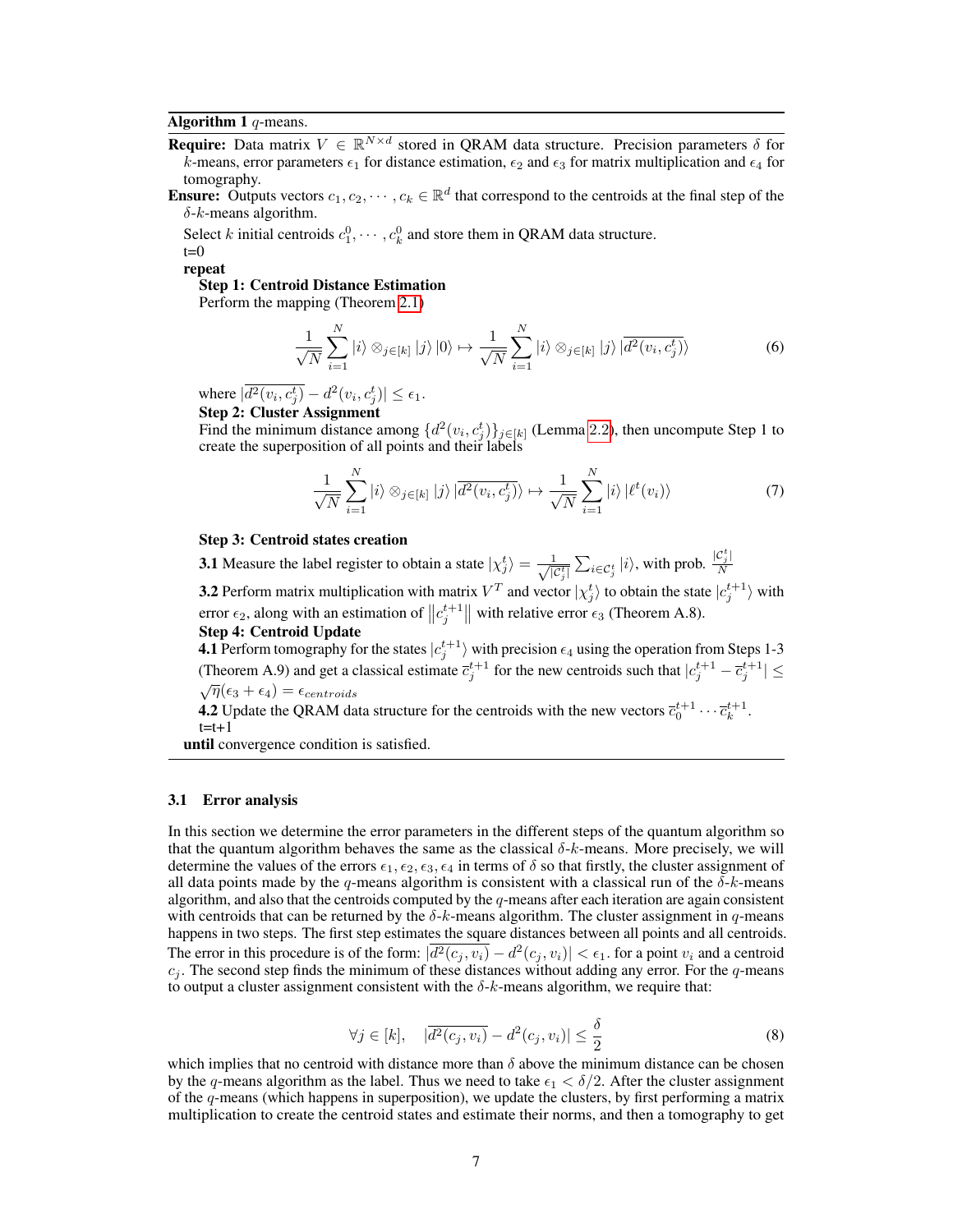a classical description of the centroids. The error in this part is  $\epsilon_{centroids}$ , as defined in Claim [2.4,](#page-5-2) a classical description of the centroids. The efform this part is  $\epsilon_{centroids}$ , as defined in Claim 2.4, namely:  $\|\bar{c}_j - c_j\| \leq \epsilon_{centroid} = \sqrt{\eta}(\epsilon_3 + \epsilon_4)$ . Again, for ensuring that the q-means is consistent with the classical  $\delta$ -k-means algorithm we take  $\epsilon_3 < \frac{\delta}{4\sqrt{\eta}}$  and  $\epsilon_4 < \frac{\delta}{4\sqrt{\eta}}$ . Note also that we have ignored the error  $\epsilon_2$  that we can easily deal with since it only appears in a logarithmic factor.

#### <span id="page-7-2"></span>3.2 Runtime analysis

As the classical algorithm, the runtime of  $q$ -means depends linearly on the number of iterations, so here we analyze the cost of a single step. The cost of tomography for the  $k$  centroid vectors is  $O(\frac{kd \log k \log d}{\epsilon_4^2})$  times the cost of preparation of a single centroid state  $|c_j^t\rangle$ . A single copy of  $|c_j^t\rangle$  is prepared applying the matrix multiplication by  $V^T$  procedure on the state  $|\chi_j^t\rangle$ obtained using square distance estimation. The time required for preparing a single copy of  $|c_j^t\rangle$  is  $O(\kappa(V)(\mu(V) + T_\chi) \log(1/\epsilon_2))$  by Theorem A.8 where  $T_\chi$  is the time for preparing  $|\chi_j^t\rangle$ . The time  $T_{\chi}$  is  $\widetilde{O}\left(\frac{k\eta\log(\Delta^{-1})\log(Nd)}{\epsilon_1}\right)$  $\left( \frac{\epsilon_1}{\epsilon_1} \right) \log(Nd)$  =  $\widetilde{O}(\frac{k\eta}{\epsilon_1})$  by Theorem [2.1.](#page-3-1)

The cost of norm estimation for  $k$  different centroids is independent of the tomography cost and is  $\widetilde{O}(\frac{kT_X\kappa(V)\mu(V)}{\epsilon_3}$  $\frac{\sqrt{v}\mu(v)}{\epsilon_3}$ ). Combining together all these costs and suppressing all the logarithmic factors we have a total running time of  $\widetilde{O}\left(k d \frac{1}{\epsilon_4^2} \kappa(V) \left(\mu(V) + k \frac{\eta}{\epsilon_1}\right) + k^2 \frac{\eta}{\epsilon_3 \epsilon_1} \kappa(V) \mu(V)\right)$  The analysis in section [3.1](#page-6-1) shows that we can take  $\epsilon_1 = \delta/2$ ,  $\epsilon_3 = \frac{\delta}{4\sqrt{\eta}}$  and  $\epsilon_4 = \frac{\delta}{4\sqrt{\eta}}$ . Substituting these values in the above running time, it follows that the running time of the  $q$ -means algorithm is

$$
\widetilde{O}\left(k d \frac{\eta}{\delta^2} \kappa(V) \left(\mu(V) + k \frac{\eta}{\delta}\right) + k^2 \frac{\eta^{1.5}}{\delta^2} \kappa(V)\mu(V)\right). \tag{9}
$$

This completes the proof of Theorem [3.1.](#page-5-0) We next state our main result when applied to a wellclusterable dataset, as in Section [1.4.](#page-3-0)

<span id="page-7-0"></span>**Theorem 3.2** (q-means on well-clusterable data). *For a well-clusterable dataset*  $V \in \mathbb{R}^{N \times d}$  *stored in appropriate QRAM, the q-means algorithm returns with high probability the* k *centroids consistently* with the classical  $\delta$ -k-means algorithm for a constant  $\delta$  in time  $\widetilde{O}\left(k^2d\frac{\eta^{2.5}}{\delta^3}\right)$  $\frac{\eta^{2.5}}{\delta^3}+k^{2.5}\frac{\eta^2}{\delta^3}$  $\frac{\eta^2}{\delta^3}$  *per iteration,* 

$$
for 1 \leq ||v_i||^2 \leq \eta.
$$

The proof of this Theorem is provided in Supplementary Material, Section A.4.3. At high level, we use claims to bound the parameters  $\kappa(V)$  and  $\mu(V)$  of well-clusterable datasets, as well as error parameters, thanks to the rank, singular values and distribution properties of such datasets.

Let us make some concluding remarks regarding the running time of  $q$ -means. For dataset where the number of points is much bigger compared to the other parameters, the running time for the q-means algorithm is an improvement compared to the classical k-means algorithm. For instance, for most problems in data analysis, k is eventually small ( $< 100$ ). The number of features  $d \leq N$  in most situations, and it can eventually be reduced by applying a quantum dimensionality reduction algorithm [\[21\]](#page-10-4) first (which have running time poly-logarithmic in d). To sum up, q-means has the same output as the classical  $\delta k$ -means algorithm (which is a robust version of k-means with similar running time and performance), it conserves the same number of iterations, but has a running time only poly-logarithmic in  $N$ , giving an exponential speedup with respect to the size of the dataset.

# <span id="page-7-1"></span>4 Simulations on real data

We would like to demonstrate that the quantum algorithm provides accurate classification results. However, since neither quantum simulators nor quantum computers large enough to test  $q$ -means are available currently, we tested the equivalent classical implementation of  $\delta$ -k-means, knowing that our quantum algorithms provides results consistent with the  $\delta$ -k-means algorithm. For implementing the  $\delta$ -k-means, we changed the assignment step of the k-means algorithm to select a random centroid among those that are  $\delta$ -close to the closest centroid and added  $\delta/2$  error to the updated clusters. We benchmarked our  $q$ -means algorithm on two datasets: the well known MNIST dataset of handwritten digits and a synthetic dataset of gaussian clusters. To measure and compare the accuracy of our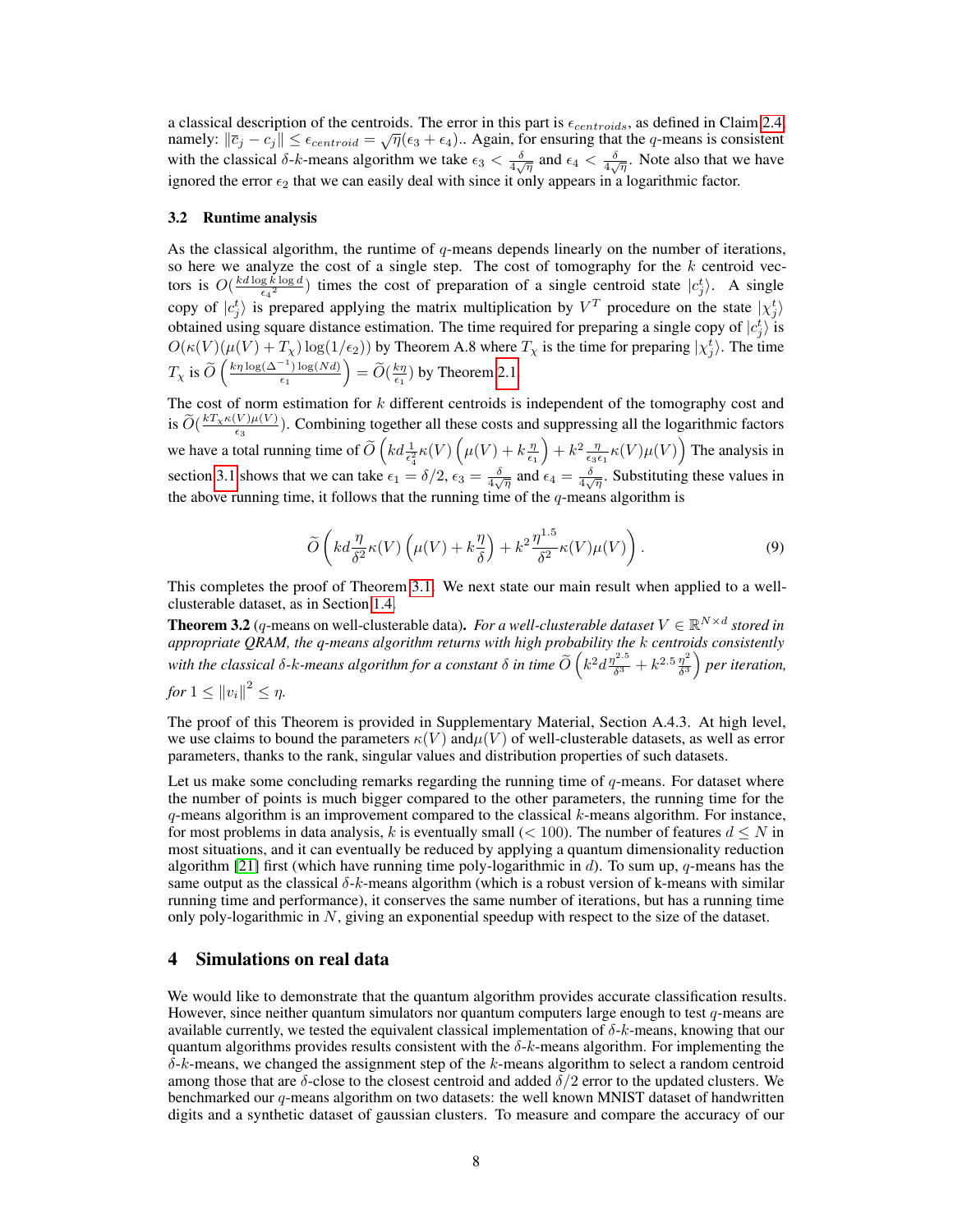clustering algorithm, we ran the k-means and the  $\delta$ -k-means algorithms for different values of  $\delta$  on a training dataset and then we compared the accuracy of the classification on a test set, containing data points on which the algorithms have not been trained, using a number of widely-used performance measures. More experiments are provided in the Supplementary Material.



<span id="page-8-0"></span>Figure 1: Accuracy evolution on the MNIST dataset under k-means and q-means ( $\delta$ -k-means) for 4 different values of  $\delta$ . Data has been preprocessed by a PCA to 40 dimensions. All versions converge in the same number of steps, with a drop in the accuracy while  $\delta$  increases. The apparent increase of steps until convergence is just due to the fact of the different stopping condition for  $\delta$ -k-means.

The MNIST dataset is composed of 60.000 handwritten digits as images of 28x28 pixels (784 dimensions). From this data we first performed some dimensionality reduction processing, then we normalized the data such that the minimum norm is one. Note that a quantum computer could also be used for dimensionality reduction algorithms like [\[28,](#page-10-0) [10\]](#page-9-6). As preprocessing, we first performed a Principal Component Analysis (PCA), retaining data projected in a subspace of dimension 40. After normalization, the value of  $\eta$  was 8.25 (maximum norm of 2.87), and the condition number for the data matrix was 4.53. Figure [1](#page-8-0) represents the evolution of the accuracy during the  $k$ -means and δ-k-means for 4 different values of δ. In this numerical experiment, we can see that for values of the parameter  $\eta/\delta$  of order 20, both k-means and  $\delta$ -k-means reached a similar accuracy in the same number of steps. Notice that the MNIST dataset, without other preprocessing than dimensionality reduction, is known not to be well-clusterable, hence the low accuracy reached. More experimental details are provided in Supplementary Material, Section A.7.

**Conclusions** In our experiments, the values of  $\eta/\delta$  remained between 3 and 20. Moreover, the parameter  $\eta = \max_i \|v_i\|^2$  provides a worst case guarantee for the algorithm. One can expect that the running time in practice will scale with the average square norm of the points. For the MNIST dataset after PCA, this value is 2.65 whereas  $\eta = 8.3$ . Our simulations show that the convergence rate of δ-k-means is almost the same as the regular k-means algorithms even for large enough δ. This provides evidence that the q-means algorithm will have as good performance as the classical  $k$ -means, with a running time that is significantly lower than that of the classical algorithms for large datasets.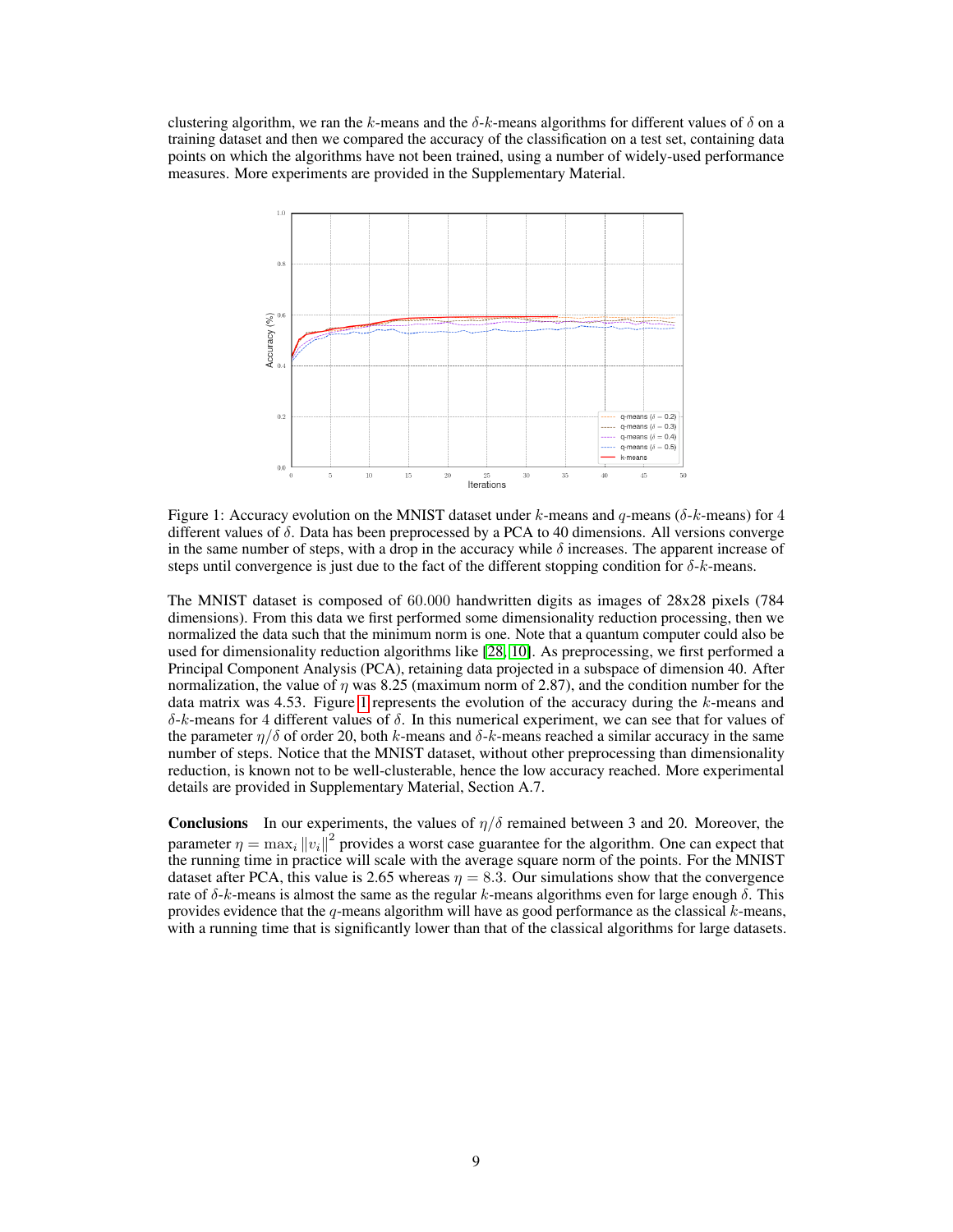# References

- [1] Dimitris Achlioptas and Frank McSherry. Fast computation of low rank matrix approximations. In *Proceedings of the 33rd Annual Symposium on Theory of Computing, 611-618, 2001*.
- [2] Esma Aïmeur, Gilles Brassard, and Sébastien Gambs. Quantum speed-up for unsupervised learning. *Machine Learning*, 90(2):261–287, 2013.
- <span id="page-9-1"></span>[3] Jonathan Allcock, Chang-Yu Hsieh, Iordanis Kerenidis, and Shengyu Zhang. Quantum algorithms for feedforward neural networks. *arXiv preprint arXiv:1812.03089*, 2018.
- [4] Andris Ambainis. Variable time amplitude amplification and quantum algorithms for linear algebra problems. In *STACS'12 (29th Symposium on Theoretical Aspects of Computer Science)*, volume 14, pages 636–647. LIPIcs, 2012.
- <span id="page-9-3"></span>[5] Juan Miguel Arrazola, Alain Delgado, Bhaskar Roy Bardhan, and Seth Lloyd. Quantum-inspired algorithms in practice. *arXiv preprint arXiv:1905.10415*, 2019.
- <span id="page-9-5"></span>[6] David Arthur and Sergei Vassilvitskii. k-means++: The advantages of careful seeding. In *Proceedings of the eighteenth annual ACM-SIAM symposium on Discrete algorithms*, pages 1027–1035. Society for Industrial and Applied Mathematics, 2007.
- [7] Gilles Brassard, Peter Hoyer, Michele Mosca, and Alain Tapp. Quantum amplitude amplification and estimation. *Contemporary Mathematics*, 305:53–74, 2002.
- <span id="page-9-0"></span>[8] Shantanav Chakraborty, András Gilyén, and Stacey Jeffery. The power of block-encoded matrix powers: improved regression techniques via faster Hamiltonian simulation. *arXiv preprint arXiv:1804.01973*, 2018.
- <span id="page-9-2"></span>[9] Nai-Hui Chia, András Gilyén, Tongyang Li, Han-Hsuan Lin, Ewin Tang, and Chunhao Wang. Sampling-based sublinear low-rank matrix arithmetic framework for dequantizing quantum machine learning. *arXiv preprint arXiv:1910.06151*, 2019.
- <span id="page-9-6"></span>[10] Iris Cong and Luming Duan. Quantum discriminant analysis for dimensionality reduction and classification. *arXiv preprint arXiv:1510.00113*, 2015.
- [11] Petros Drineas, Alan Frieze, Ravi Kannan, Santosh Vempala, and V Vinay. Clustering large graphs via the singular value decomposition. *Machine learning*, 56(1-3):9–33, 2004.
- <span id="page-9-4"></span>[12] Petros Drineas, Iordanis Kerenidis, and Prabhakar Raghavan. Competitive recommendation systems. In *Proceedings of the thiry-fourth annual ACM symposium on Theory of computing*, pages 82–90. ACM, 2002.
- [13] Christoph Durr and Peter Hoyer. A quantum algorithm for finding the minimum. *arXiv preprint quant-ph/9607014*, 1996.
- [14] Edward Farhi, Jeffrey Goldstone, and Sam Gutmann. A quantum approximate optimization algorithm. *arXiv preprint arXiv:1411.4028*, 2014.
- [15] Jerome Friedman, Trevor Hastie, and Robert Tibshirani. *The elements of statistical learning*, volume 1. Springer series in statistics New York, NY, USA:, 2001.
- [16] Alan Frieze, Ravi Kannan, and Santosh Vempala. Fast monte-carlo algorithms for finding low-rank approximations. *Journal of the ACM (JACM)*, 51(6):1025–1041, 2004.
- [17] András Gilyén, Seth Lloyd, and Ewin Tang. Quantum-inspired low-rank stochastic regression with logarithmic dependence on the dimension. *arXiv preprint arXiv:1811.04909*, 2018.
- [18] András Gilyén, Yuan Su, Guang Hao Low, and Nathan Wiebe. Quantum singular value transformation and beyond: exponential improvements for quantum matrix arithmetics. *arXiv preprint arXiv:1806.01838*, 2018.
- [19] Aram W Harrow, Avinatan Hassidim, and Seth Lloyd. Quantum algorithm for linear systems of equations. *Physical review letters*, 103(15):150502, 2009.